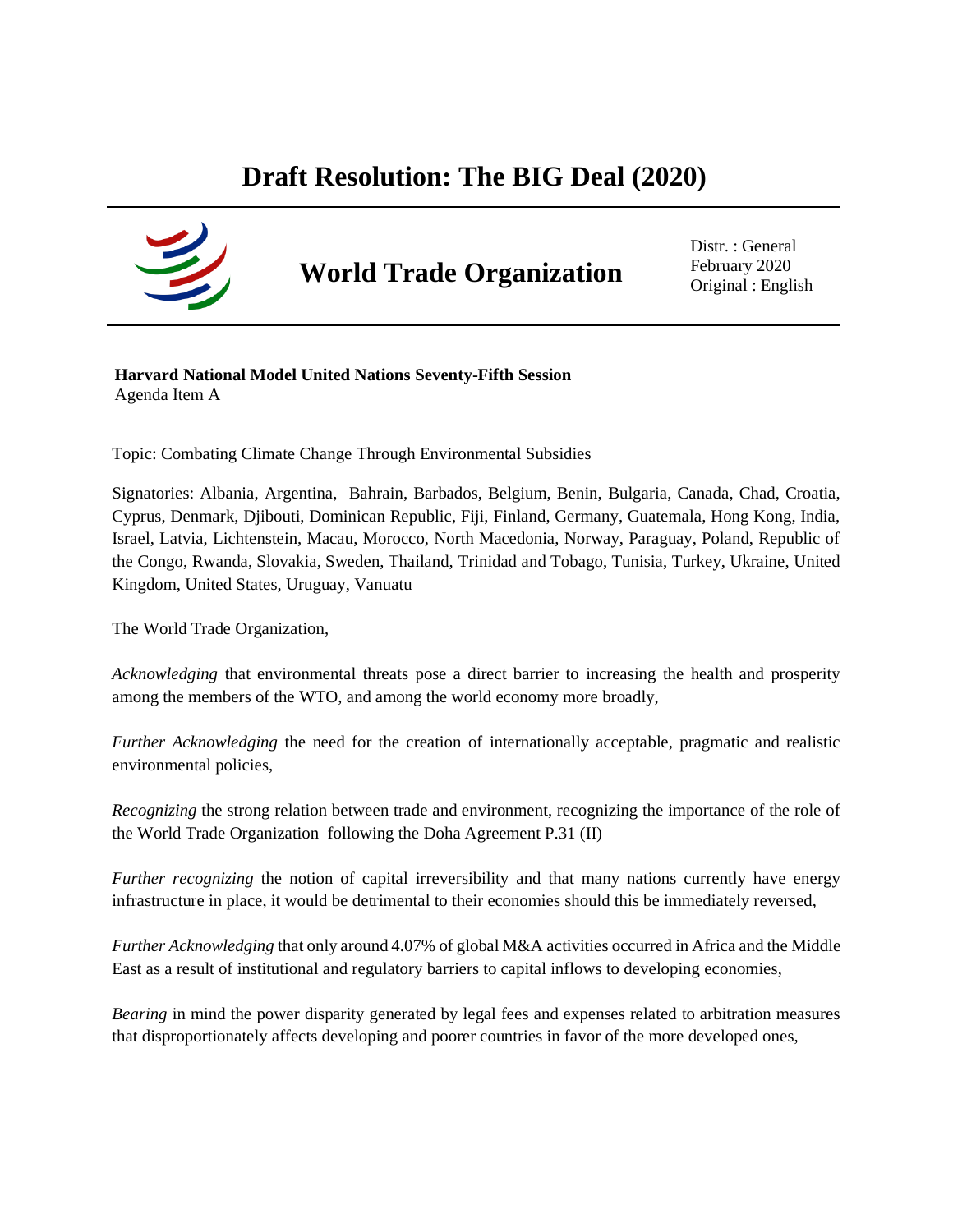*Emphasizing* the importance of national sovereignty in terms of developing domestic fiscal and monetary policies for trade measures, further emphasizing that developed and less developed countries face different challenges in adopting environmentally friendly policies,

*Further Recognizing* the market-based implications of the Romer-Weil-Mankiw adaptation of the Solow-Swan economic development model, in that capital does not naturally flow in the free market from developed to developing countries,

#### **LEGAL FRAMEWORK & CLASSIFICATION**

- 1. Recommends Member States the application of **Parameters on Assessing Country's Readiness (PANDORA)** to assess sustainability level, readiness in implementing renewable energy, and future projection of renewables potentials, using a set of environmental, economic, and social metrics that will be used as a guideline for other solutions that require adjustments to each countries' conditions and needs, as follows:
	- a. Quantitative measures which is measured by the Sustainability Regression Analysis using variables, both historical and projected figures, which have been proven as significant such as but not limited to: (i) Air quality index, (i) population growth, (iii) greenhouse gas emission level, (iv) area, (v) water quality, (vi) wastewater treatment, (vii) green area, (viii) nitrogen use efficiency, (ix) biodiversity index, and (ix) unobserved factors,
	- b. The parameters will also take into consideration as parameters different sectors and industries within a country that have different conditions and impacts to the environment,
	- c. These parameters shall always be developed and evaluated once a year through a summit in which each countries' performance will be discussed and following a set of recommendations,
	- d. This shall be done by a collaboration with other international organizations and academics such as but not limited to World Economic Forum and IPCC,
	- e. Taking into consideration the economic situation of each Nation, a classification based in the economical status a name will be given to identify the classification they belong;
- 2. Further calls for the creation of a Council on **Reduction of Carbon Emissions through Trade (RECET)**, as a formalized component of the WTO to advocate for the promotion of environmentally conscious trade and the empowerment of domestic regulation on polluters and bad environmental actors:
	- a. The current standing subcommittee on Trade & Environment will be relocated as a component of this new council,
	- b. A committee, for the Administration of the Global Emissions Marketplace which will consists of representatives from each of the tier one and tier two signatories and facilitate the consultation process before a vote,
	- c. A committee for Administration of the WTO's new Inter-exchange Partnership Program the the facilitation of partnerships between less developed and existing capital markets,
	- d. A committee to research and report on the potential Adverse Effects of Environmental Regulation on less developed countries and countries that have heavily invested in nonrenewable energy,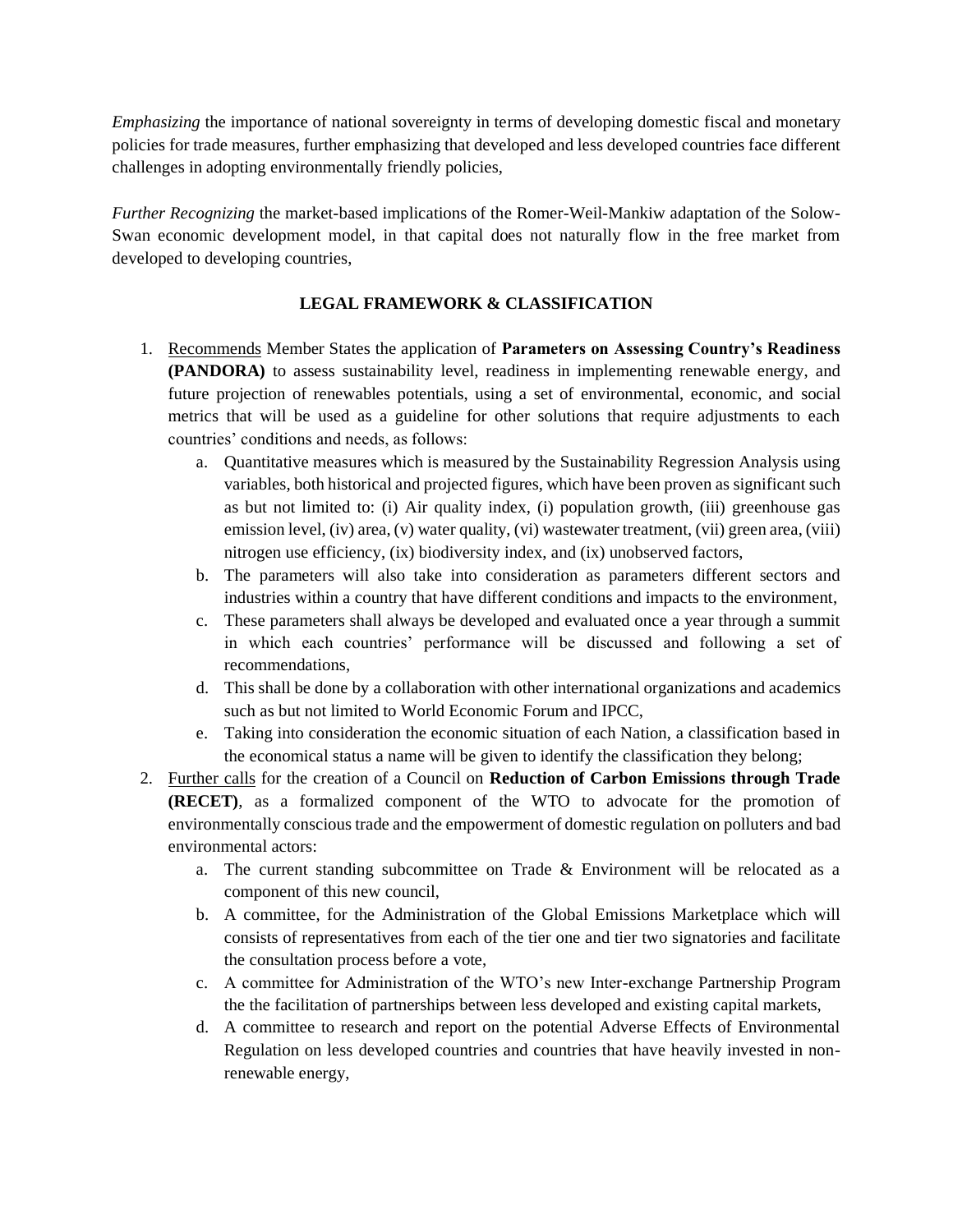- e. A committee on Green Innovation, Research Cooperation, and Technology to share and promote the most cutting-edge methods for climate change mitigation;
- 3. Calls upon the creation of the **WTO Identification of Development (ID)**, based on the indicators of development of the World Bank (WB) and the International Monetary Fund (IMF), in order to create a fair WTO classification of Member States as developed, developing and least- developed countries to have appropriate responsibilities within the committee, as follows:
	- a. Member States will be considered developed countries, having to forego special and differential treatment from WTO agreements, if included in the high-income classification by the World Bank,
	- b. Working alongside the UN Committee for Development Policy (CDP) to identify the leastdeveloped countries:
		- i. Complying with the CDP mechanism of inclusion in and graduation from the category made every three years,
		- ii. Based on the CDP three main pillars of Gross National Income (GNI) per capita, Human Assets Index (HAI) and Economic Vulnerability Index (EVI),
	- c. Member States that do not comply with the above-mentioned parameters and previous classifications will be classified as developing countries;
- 4. Further Urges the creation of a Clean Energy Operation (CEO) Committee within RECET for the creation of the **Clean Investment Analysis (CIA)** Program, based on the International model of the Jobs and Economic Development Impacts (I-JEDI) from USAID and the U.S National Renewable Energy Laboratory (NREL), in order to evaluate the different results regarding national economic growth that the investment on the different clean energies are projected to represent to the country, as follows:
	- a. Adapting the models to cover all the existing types of clean energies, including all the types explained in the Boston Agreement,
	- b. Dividing the investments in the equipment, construction and operation and maintenance,
	- c. Obtaining from the investments in the renewable energies aforementioned the jobs, earnings, output and value-added in the GDP generated in the country,
	- d. Updating the models in the Biennial Meetings of the CEO Committee in order to give realistic results to the countries;
- 5. Encourages the member nations to work on sustainable development of electrical power in undersupplied rural areas by encouraging the support of renewable rural electrification efforts, and private initiatives, with particular focus on:
	- a. Programs to expand the reach, and subsidize the sale, of rooftop and small-scale solar electric generation in rural communities, with particular focus on replacing dangerous and polluting kerosene power and heating systems,
	- b. Programs to expand the access to solar-thermal heating systems in rural communities, the establishment of local, independent microgrids modeled off of community electricity backup systems often found in universities and medical complexes, primarily through the installation of local electrical transmission infrastructure;
- 6. Urges the Committee on Subsidies to apply the Article XX of the General Agreement on Tariffs and Trade (GATT) to the **Agreement on Subsidies and Countervailing Measures (SCM)**, in order to have the possibility to implement subsidies to boost the renewable energy industry as an international environmental policy, as follows: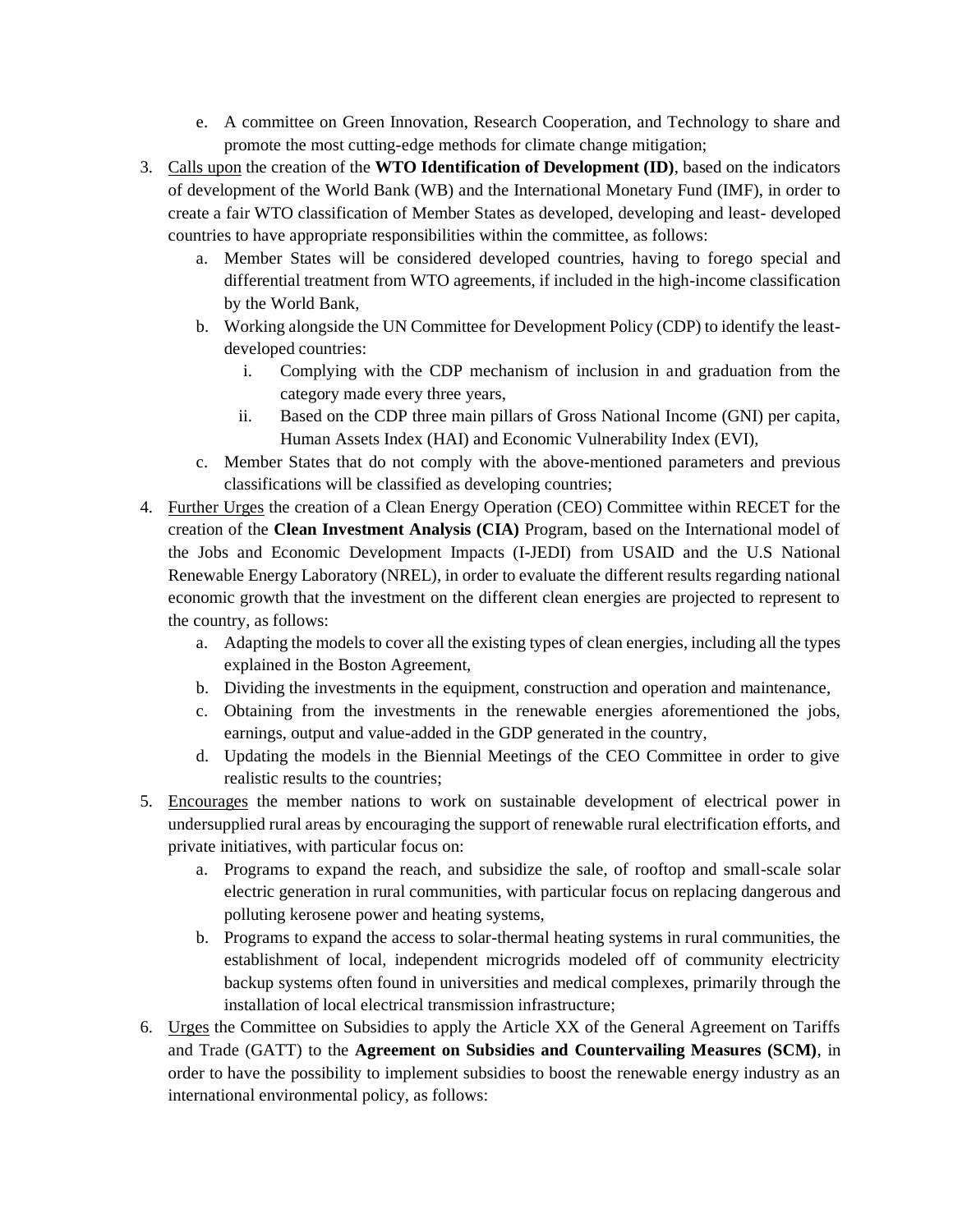- a. Using the Article XX (b) and (g) to conform environmental interests with economic interests, having the case of renewable energies,
- b. Implementing subsidies, specified to be "prohibited" under the SCM in favor of the development and growth of the renewable energy industry fostering clean environments,
- c. Having these exceptions to renewable energies deeply defined under the Boston Agreement,
- d. Following the Doha Agreement paragraph 31 part (III):
	- i. Modifying the Trade Policy Review Mechanism as "The Trade Policy Review Mechanism will adopt a board to review annually the accomplishment of environmental subsidies agreed on the Boston Agreement",
	- ii. Accepting the following statement for the Technical Barriers to Trade "Member States recognize the emergency of climate change and will accept the differentiation of environmental good to be traded differently than other goods";
- 7. Urges the creation of the **Boston Agreement** to be enforced by the Clean Energy Operation (CEO) Committee, in order to establish a mechanism to guide and boost the renewable energy industry through the promotion of financial support and trade-related instruments and being divided by market access, domestic support, and WTO support, as follows:
	- a. Recommends the signatories to adopt individual targets regarding market access, establishing tariffs reductions on the pre-existing tariffs for Member States to be accomplished by 2030, with the following commitments:
		- i. Developed countries: a tariff reduction of 30 percent by 2030,
		- ii. Developing countries: a tariff reduction of 20 percent by 2030,
		- iii. Least-developed countries: no commitment to tariff reductions but according not to increase the already existing tariffs,
	- b. Regarding market access, establishing an international and a national measure, to be an international measure for tariff reductions for Member States to be accomplished by 2030 depending on your status of development,
	- c. Regarding domestic support, classifying the different types of subsidies to be implemented regarding its trade-distorting level and the international rules to apply them, diving the financial support in:
		- i. A green box, establishing the subsidies that do not distort trade,
		- ii. An amber box, establishing the subsidies that distort trade by affecting prices or production quantities, and that are subject to reduction commitments,
		- iii. A special treatment to be given to developing and least- developed countries to encourage the development of sustainable energies,
	- d. Regarding WTO support, working alongside the Global Environment Facility (GEF) establishing an annual percentage of the Aid for Trade Trust Fund to be given as grants to the companies leading the international market of renewable energies in order to expand to new developing countries as a mechanism to remove the trade barriers in this countries, by:
		- i. Requesting at least 50 percent of the people employed in the new development project to be comprised of citizens of the new country,
		- ii. Removing the technical barriers by importing the special needed equipment for the production and fostering local markets of raw material;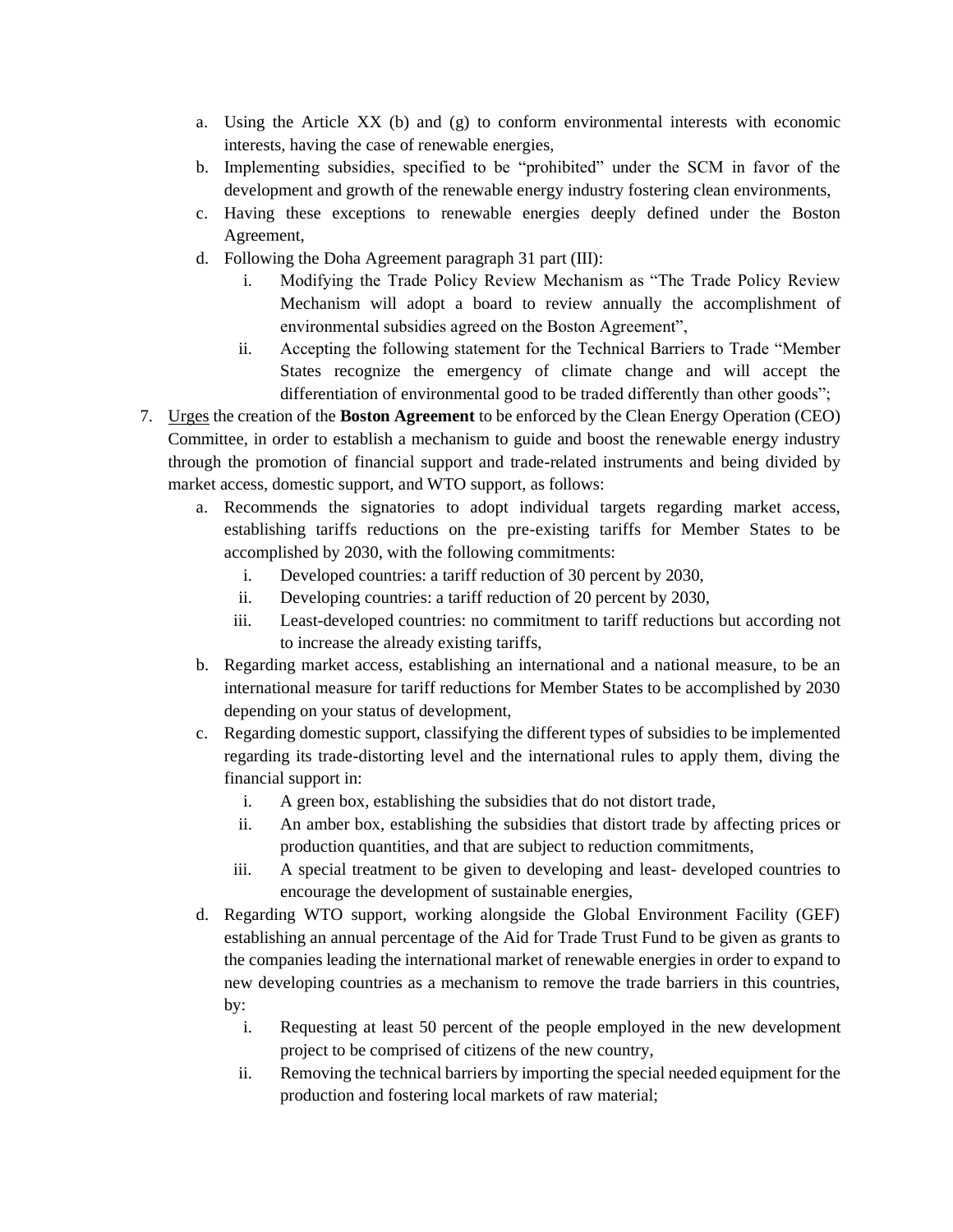- 8. Calls upon the Clean Energy Operation (CEO) Committee for the creation of the **Guidance for the Renewable Energy Administration Task (GREAT**), based on the UNEP Handbook for Drafting Laws on Energy Efficiency and Renewable Energy Resources and as a mechanism to put into force the Boston Agreement (BA), in order to have a mechanism to guide member states in their financial support to renewable energies, as follows:
	- a. Recommending the implementation of Feed- In Tariffs, working alongside the FIT Program, do not need to comply with reduction commitments and its percentage to the Aggregate Measure of Support (AMS) can be increased,
	- b. Recommending the implementation of Rebates and Grants:
		- i. If targeting price reduction, should be subject to reduction commitments,
		- ii. Including those in the form of stock purchase,
	- c. Tax Credits, to be implemented as follows:
		- i. For clean energy producers: subject to reduction commitments, specified in the Boston Agreement,
		- ii. For clean energy consumers: not commitments,
	- d. Renewable Portfolio Standards (RPSs) and Quota System:
		- i. RPSs Policies should be stable, increase gradually over time and not experiment sudden or uncertain shifts,
		- ii. Policies shall be of sufficient duration for long- term contracting and financing,
		- iii. Programs should apply to all entities: investor owned, electric cooperatives, and municipal,
		- iv. Policies should be mandatory and impose penalties on those that fail to meet the requirements,
		- v. The eligibility of renewable energy technologies and equipments should be well limited,
	- e. The financial policies will be classified in two main pillars:
		- i. Creation of supply: those financial policies that incentivize the national production in clean energies, such as rebates and grants for production companies and for research and development, production and investment tax credits, and renewable portfolio standards,
		- ii. Attraction of demand: those financial policies that incentivize the consumers to invest in clean energy equipments, such as feed-in tariffs and tax credits for clean energy consumers,
	- f. Calling upon the combination of policies to have better financial schemes for renewable energies, following these recommendations:
		- i. Member States shall evaluate how the interaction of policies might create synergies or unintended consequences,
		- ii. If the country is new in the clean energy market, it should guarantee the creation of supply first, through the proper policies, before implementing policies to attract the demand, especifically in developing and least- developed countries;
- 9. Urges the creation of the **Clean Energy Operation (CEO)** Committee in order to oversee the implementation of the Boston Agreement and to monitor the WTO members compliance with their commitments, as follows:
	- a. Being formed by all the members of the WTO,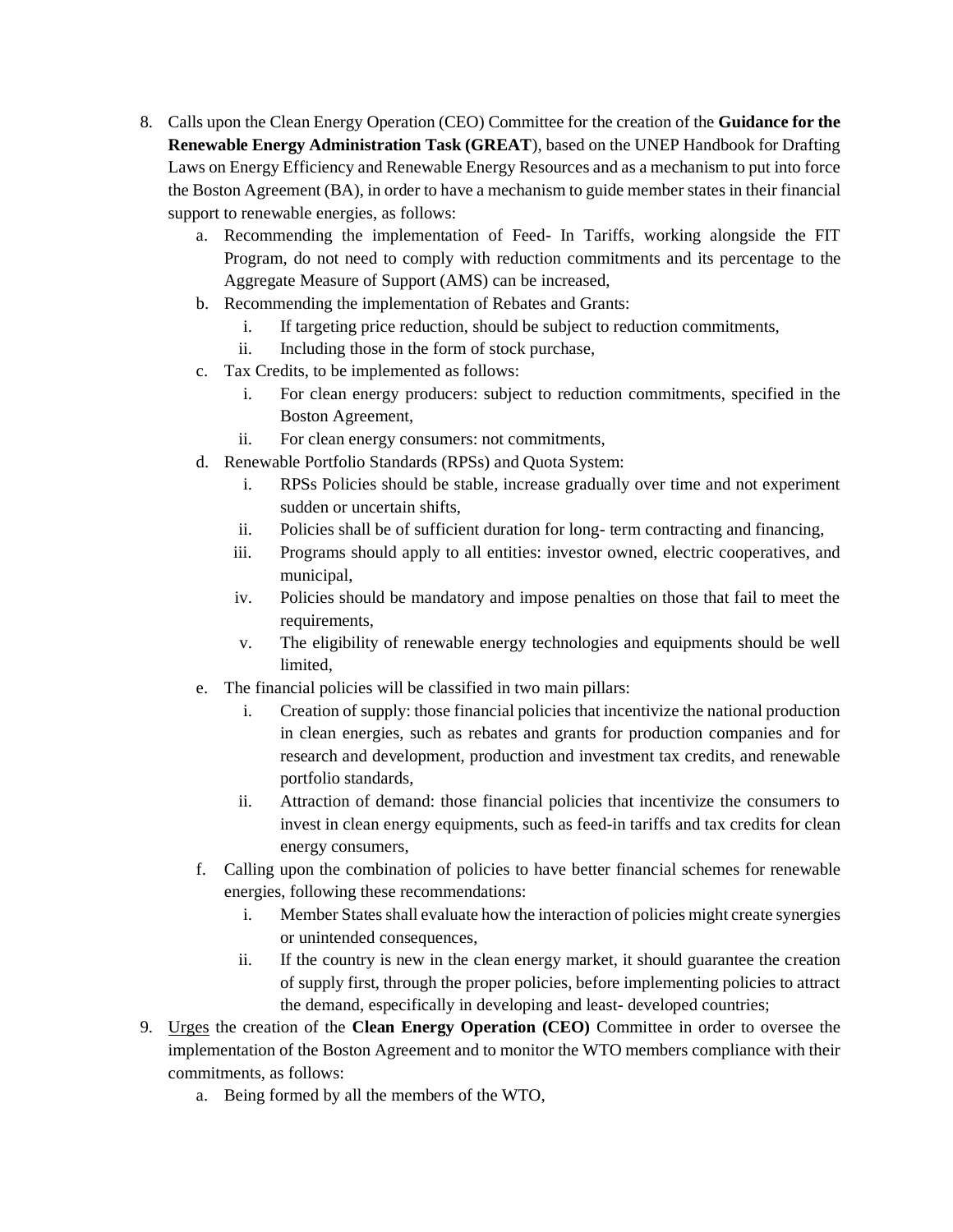- b. Organizing Annual Meetings in order to discuss the following topics:
	- i. The world's growth of the clean energy industry and trade,
	- ii. The updates needed for the Boston Agreement, regarding the tariff reduction, types of domestic support and its reduction commitments and the WTO Support, and monitoring the effects of the BA in developing and least- development countries,
	- iii. The updates needed for the Clean Investment Analysis (CIA) Models in regards on the appropriate formulas,
- c. Giving members the opportunity to share information on the implementation of the Boston Agreement, and the possibility to ask to other member states about their renewable energy policies;
- 10. Proposes the enforcement and creation of International Law by the WTO directly into middle and less developed countries to avoid environmental and economic damages caused by Transnational corporations TNC´s which have their main headquarters in developed countries:
	- a. Suggest the creation of greater and new law enforcement oriented towards low income countries to provide inclusion of stronger laws and avoid climate change damages caused by TNC´s,
	- b. Interdependence is essential for international trade, however it should be strongly regulated by multinational entities like WTO,
	- c. Inclusion of developing countries into a shrinking sustainable global economy;
- 11. Creates the **Inter-Exchange Partnership Program (IEPP)** between developed exchanges and developing countries in order to create a sustainable, regulated, and transparent markets for domestic equities trading to return capital from direct investment to the citizens of that country, notably with emphasis on:
	- a. Zero-fee brokerage programs,
	- b. Development of regulatory bodies with the federal governments of those countries,
	- c. Fractional trading expansion to reduce barriers to direct investment for the average citizen,
	- d. Expansion of accessibility through direct guidance on internet and fiber network investment across rural and urbanizing areas;
- 12. Endorses that the core principles of the WTO should be amended to reflect the advancement of climate research and that the sovereign right of member nations to improve the health of their environment and of their population,
	- a. The core principles should reflect that domestic protection against or regulation of pollution does not by nature represent protectionism,
	- b. Further, the consequences and externalities of non-renewable energy should be calculated as a part of trade agreements, and that free trade should not be a mechanism for one country to export their pollution to another;
- 13. Further calls for a representative of the environmental civil society to be present on inter-member trade disputes that are designated by the RECET to be associated with environmental issues:
	- a. Civil society groups involved will include but not be limited to UNEP, CERES, Food and Water Watch, the Carbon Trust, the Nature Conservancy, Greenpeace, the Green Climate Fund, and The Environmental Defense Fund,
	- b. By nature of their inclusion the default adoption of panel resolutions will include the influence and advocacy of green civil society groups,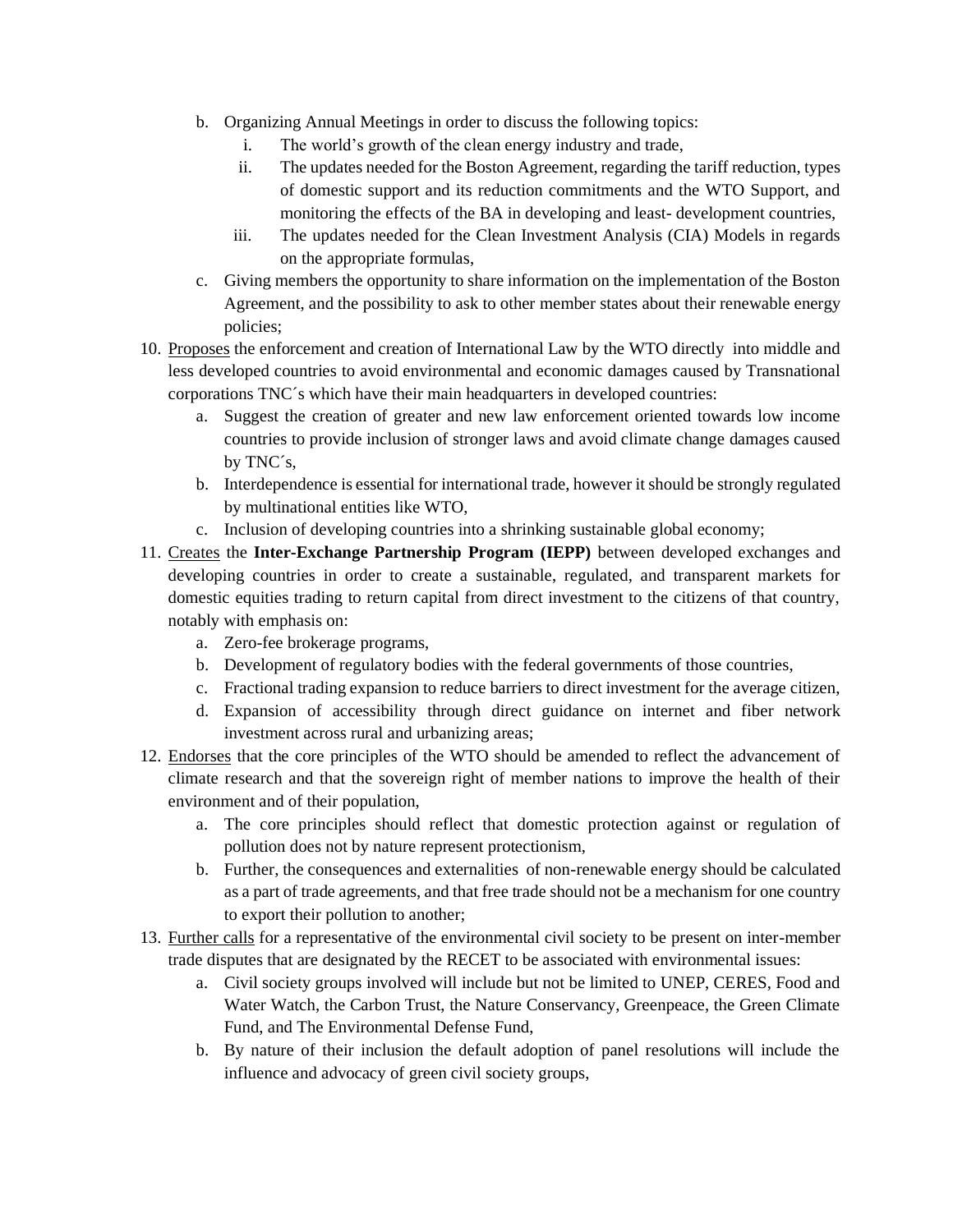- c. Further suggests that the respective WTO delegations of disputing parties include environmental experts from their sovereign nations, particularly when the topic of dispute involves investor-state dispute settlement,
- d. Further calls for increased transparency on inter-state disputes related to climate change through the generation of environmental impact reports assessing the final resolution of the panel, but not including any of the private consultation:
	- i. These reports will be prepared under the supervision of RECET and by unbiased third parties,
	- ii. Particularly calls on the UNEP as a key partner for the preparation of these reports,
- e. Further recommends that panel decisions include in their consideration a systems engineering decision making process to find a mutually supportive balance between international trade and environmental regulation;
- 14. Further Calls the members to voluntarily commit to arbitrating investor-state dispute settlements (ISDS) in bilateral and multilateral trade agreements through the more inclusive lens of the WTO:
	- a. The RECET will be responsible for developing a plan for a WTO administered fair trade court that manages ISDS issues only,
	- b. Members will be able to opt in to using this fair trade court for future bilateral and multilateral agreements, with the goal of reducing unfair indirect expropriation as a result of the abuse of nationalization responses clauses,
	- c. This agreement will include WTO provided legal aid for countries involved in a ISDS claim, this will be of particular benefit to less developed countries who are the common targets for indirect expropriation,
	- d. Training for legal aid will be administered as a new component of the existing WTO training program and similarly prioritize empowering less developed countries to be involved in the process,
	- e. Further, even if member nations do not want to opt to utilize this fair trade court, they may access the resources of RECET for the resolution of private ISDS agreements,
	- f. This court may also be utilized as an appeal body for privately arbitrated ISDS agreements, further objectionable results of this court may be re-abritrated following a ⅔ vote of the appellate body;

#### **ENCOURAGING INNOVATION & AWARENESS**

- 15. Endorses the governments to fund **Green Innovation Technologies (GITs)** and startups working towards green development technologies and ensure:
	- a. Sustainable growth of these firms over the long term,
	- b. Entrepreneur mentorship program to support the start-up during the initial stages of growth,
	- c. Setting up of a GIT-Incubation Center to facilitate the above;
- 16. Urges the implementation of the **International Research and Development,** in order to create an International Renewable Energy Research Agency (IRERA) to advance the research and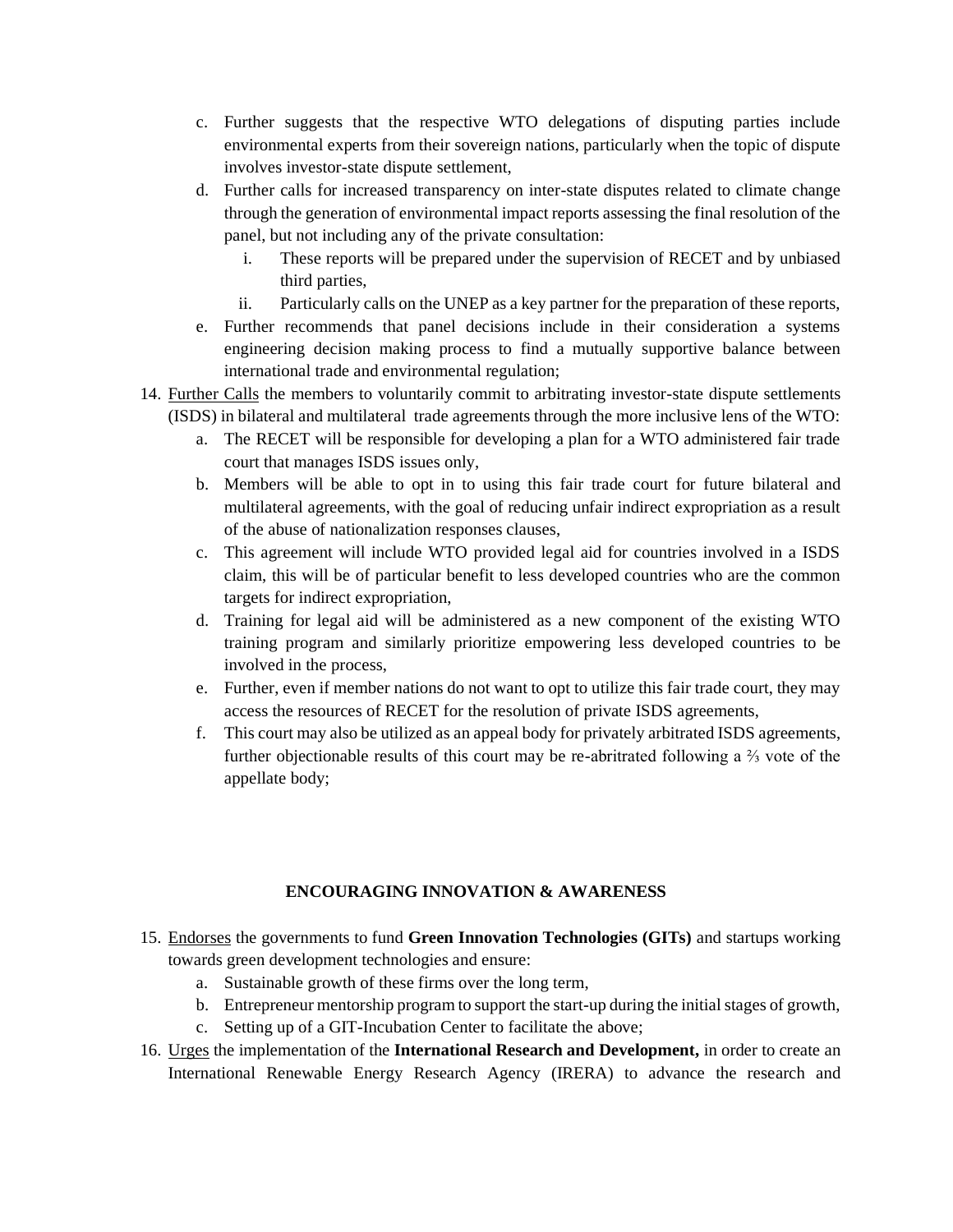development of renewable energy and other technologies that will assist in solving the climate crisis, as follows:

- a. IRERA will have the following format:
	- i. Similar in format to the International Atomic Energy Agency (IAEA), the IRERA shall employ a multitude of facilities in multiple states to advance the research and development of green technology,
	- ii. All research will adhere to current accepted scientific standards and be free and available to all member states,
- 17. Recommends the **Climate Change Awareness Plans (C-CAP)** program under United Nations Alliance of Climate Change with the tasks and mandates as follows:
	- a. Working with the W.M.O and I.P.C.C to provide comprehensive reports, tailored for heads of states of nations to help them make informed decisions when formulating Climate Change Mitigation and adaptation policies,
	- b. Establish a global campaign that would aim to propagate the severity of climate change and its consequences, with the cooperation of the United Nations' Department of Public Information,
	- c. Recommends national ambassadors to be appointed by member states to promote climate change mitigation awareness;
		- i. IRERA shall be open to private partnerships as it determines given the IRERA remains in principle control of any arrangement and it is consistent with international law and ethical standards,
	- d. The IRERA shall be free to cooperate with other agencies as it sees fit given it does not violate international law or ethical norms;
- 18. Encourages provision of funding to green and renewable research initiatives and innovation such as investing in environmentally sustainable markets aiming to create cutting-edge green and renewable technologies with long-term market competitiveness:
	- a. Providing directed support towards the development and expansion of crucial grid-based electrical storage battery technology, including funding for both the establishment of physics-based storage methods as well as new chemical storage batteries,
	- b. Bring to the existing green investing forums the following issues:
		- i. Supporting green startups and innovation programs (training for developing countries startup/local businesses),
		- ii. Sustainable development in the long-term,
	- c. Utilizing tax rebates for green technology to promote diversification in the energy industry, the transition from reliance on fossil fuels to alternative green energy resources, including solar, biomass, wind, and geothermal energies,
	- d. Connecting microfinance with environmental sustainability:
		- i. Incentivising financial institutions for loans for green technology via tax rebates with lower interest rates,
		- ii. Encouraging other non-governmental organizations such as Sustainable Harvest International to introduce training programs and technical support for small microenterprises,
		- iii. Make sure that microfinance is sensitive to the microfinance loans;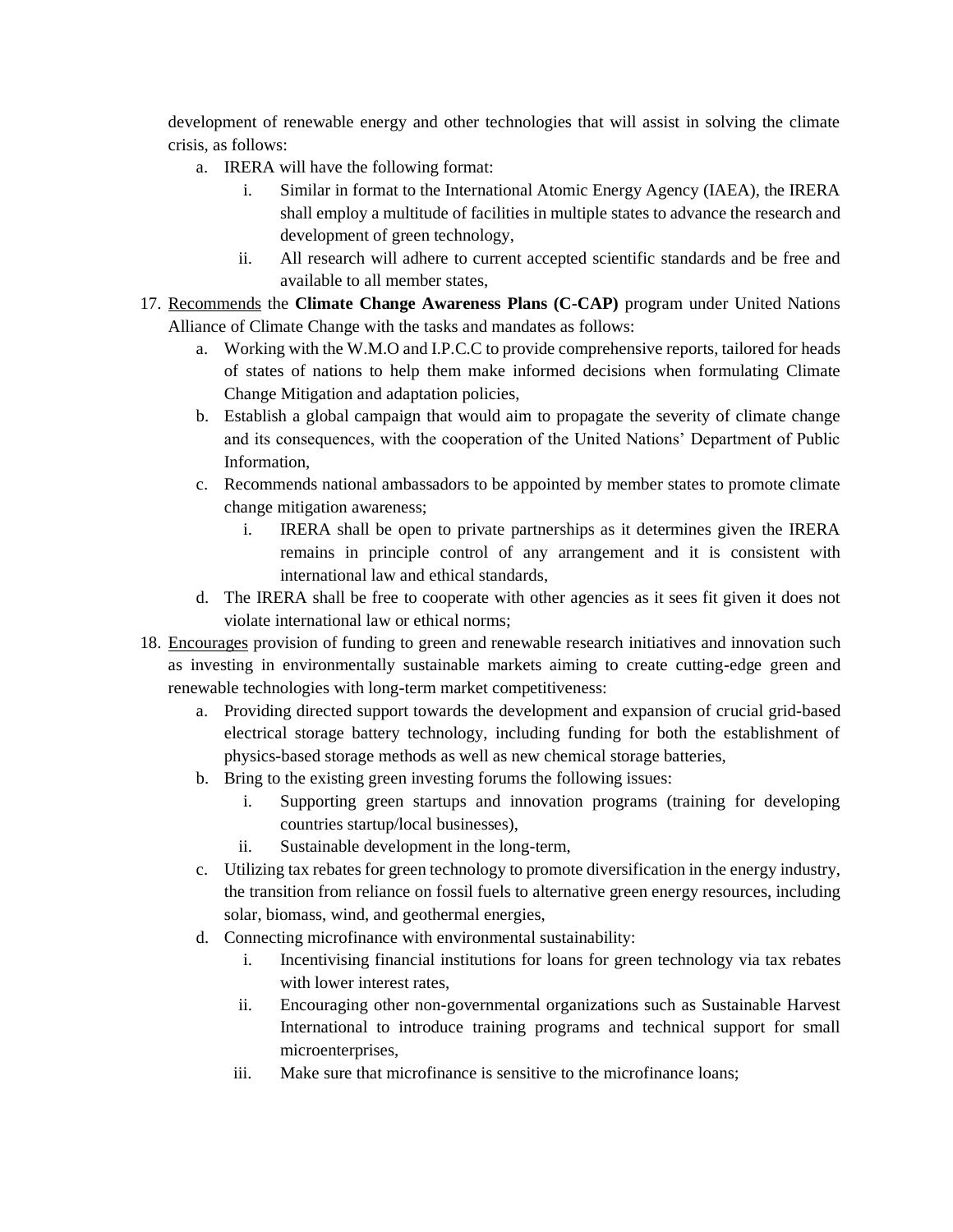- 19. Recommends that countries commit to increasing their existing budget allocations to **Renewable Energy Development and Research (REDR)**:
	- a. Encourages research into a formula which takes into account key indicators for economic development including but not limited to GNP per capita, infant mortality rates, percent of the population below the poverty line, GINI index levels, foreign exchange rates' influence on currency valuation fluctuations, certain countries' propensity to devalue their currencies, and countries' barriers to free trade in place,
	- b. Ensures that any budget allocation formula or research conclusions directly take into account budget capabilities and differences between developed and developing countries, as well as agency to enact and enforce policies within international organizations,
	- c. Encourages tax breaks for companies investing in REDR,
	- d. Requests that countries which invest in and develop green energy technology agree to give open access to its use and development five years after implementation,
	- e. Calls for the incentivization of private sector investments in the green energy industry through government supplementation of corporate investments in said industry,
	- f. Suggests developed nations making the aforementioned budget allocations to devote the results of research funded by REDR to the world economy in order to increase the speed of progress toward cheaper, more accessible renewable energy, with the stipulation that technological advances which are the result of projects funded by REDR are encouraged to be made open source as soon as advancements are made, with the longest suggested period of retention being 10 years;
- 20. Further Endorses the utilization of more innovative construction techniques and eco-friendly materials in order to cut down on water and soil contamination as well as increase the sustainability of future construction in ways such as:
	- a. Suggesting the use of recycled and more permeable construction materials in the construction of new road and highway systems in order to help return rainfall into native watersheds without contaminants,
	- b. Recommending the investment of governments into the distribution of water filters in order to reduce overall waste production,
	- c. Appreciates the use of environmentally conscious building construction through:
		- i. The use of highly sustainable materials such as recycled steel and glass,
		- ii. Focusing on using increasing the use of low- to zero-VOC (Volatile Organic Compounds) materials such as paints,
	- d. Encourages the use of concrete alternatives in construction and maintenance of public and private infrastructure, such as:
		- i. Collecting and upcycling previously used wash water in order to reduce the overall water consumption in construction and concrete creation,
		- ii. "Green Concrete," a concrete equivalent that specifically strives to utilize recycled construction materials and other industry byproducts in order to reduce total waste and minimize their carbon footprint,
		- iii. A carbon-absorbing concrete alternative such as the one currently being developed by Novacem, where it would actually work to reverse their carbon output rather than merely mitigate it;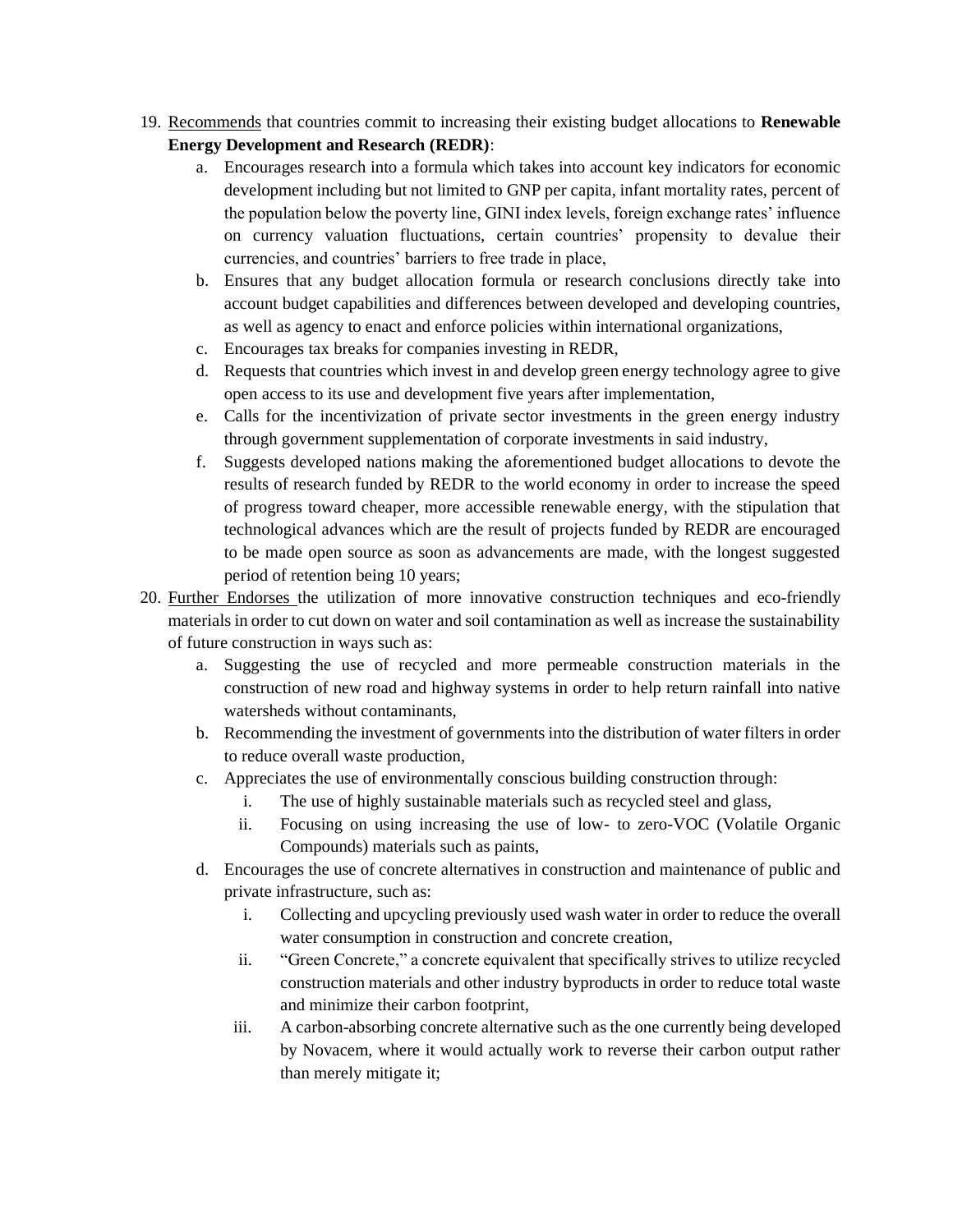#### **EMISSIONS & TECHNOLOGY MARKET**

- 21. Calls for the development of a multilateral and market-based solution to combat climate change by promoting the international exchange of verifiable emissions commodities through a system of WTO fostered negotiation and sale, or the **Global Emission Marketplace (GEM),** with the assistance of the creation of the **Council on Reduction of Carbon Emissions through Trade (RECET)**:
	- a. This program will be administered by the Council on RECET and seek to improve the health of the environment by following two key pillars: climate mitigation and green development,
	- b. By nature, this agreement will be completely voluntary and will be administered as a multilateral trade agreement associated with the principles of open, free, and fair trade advocated for by the WTO,
	- c. The legal obligations of the members of the GEM will include:
		- i. A voluntary commitment to the trade of verifiable emissions credits or a commitment to offset their contributions to global climate change through the acquisition of emissions offset credits through green investment and development,
		- ii. Participation in global exchange, moderated by the WTO, which will allow signatories to mitigate or reduce their contributions to the climate crisis through fair trade,
		- iii. Willingness to adopt a marketplace-wide benchmark for climate reduction or the willingness to participate in a WTO moderate appeal process, as described below, for an individualized development and climate abatement plan,
		- iv. Admission into a free-trade agreement for green technology and investment between all tier one and tier two signatories,
		- v. Participation in climate disaster relief, mitigation, and prevention as coordinated by the signatories of the agreement and in conjunction with other international relief efforts,
	- d. The minimum level for inclusion on the GEM will be set at 25,000 tonnes of verifiable emissions, and fitting with the goal of promoting fair trade-in balance with sovereignty, the domestic arbitration of which business and other pollution sources are listed on this marketplace will be decided by the individual signatories:
		- i. This minimum cap can be altered by a ⅔ vote of the various fully ratified signatories to raise or lower the benchmark,
		- ii. An appeal on the basis of anti-competitive behaviors or the intentional inaccurate arbitration of pollution sources can be submitted to the Council on RECET and if no resolution can be identified through standard consultation, a ⅔ vote of the signatories will prevail,
	- e. The process for exchanging and selling verifiable emission credits will be managed through the Council on RECET, which will be tasked with collaborating with signatories to develop a secure electronic exchange system to ensure that credits can be quickly and safely exchanged: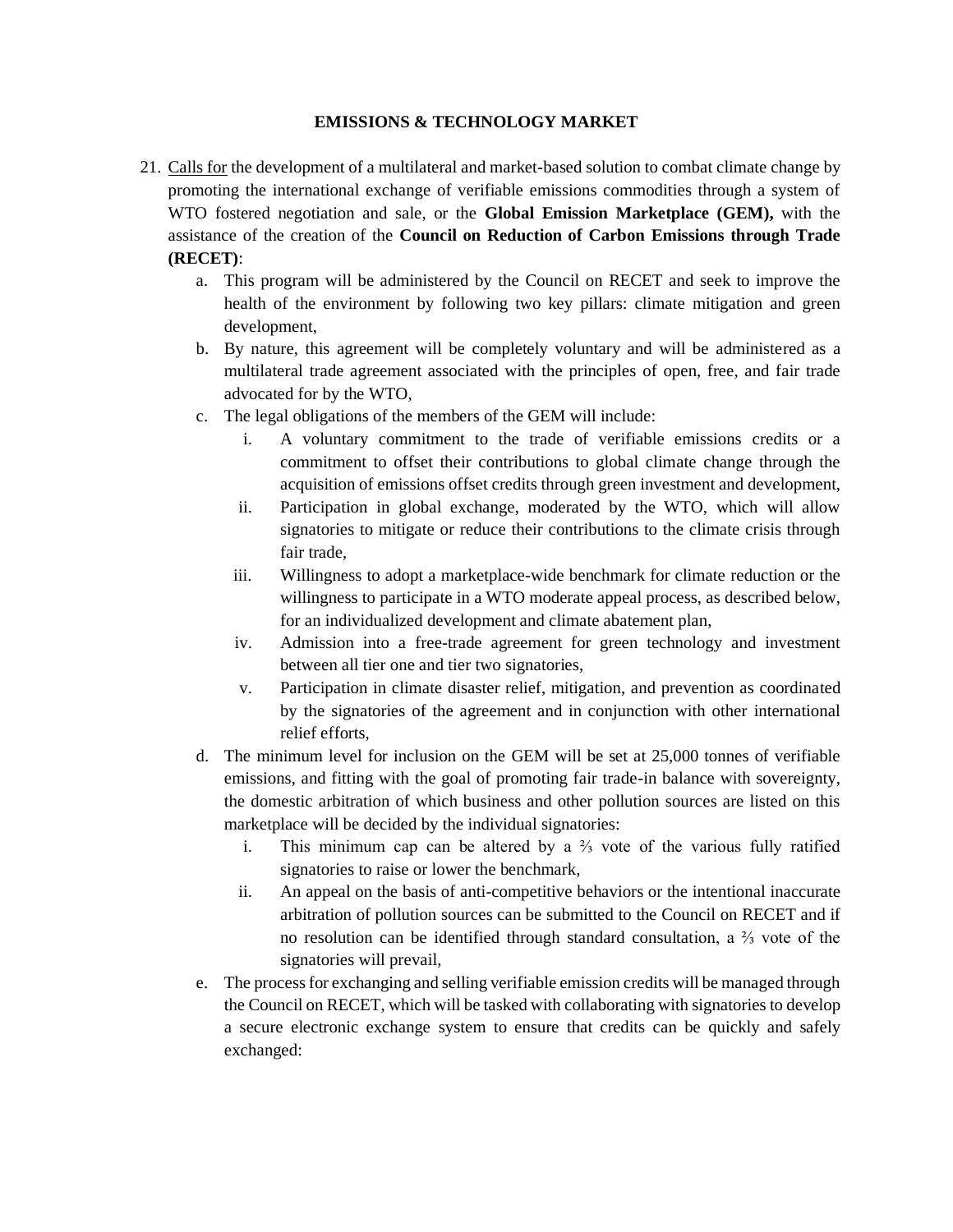- i. This will include information from the trade registries of existing emissions trading markets through a process called Market Allocation for Emissions Trading (**MAET**),
- ii. This database will include calculations for individualized Market Stability Reserves (MSR) to establish price horizons for allowances, and recommends that member nations establish systems for allow the sale or purchase of carbon allowance stock to achieve domestic market equilibrium,
- iii. This database, and the domestic reserves where member nations opt-in, should be verified by internal neutral audits from environmental NGOS and UN organizations such as the UNFCCC, UNEP, and OECD,
- f. Further recommends the creation of an Advisory Committee inside the MAET Organisation available for all member countries and participants of the scheme and will have the mission of:
	- i. Providing consultation services about the implementation and functioning of the organization to all interested parties,
	- ii. Elaborating the guidelines and framework of the schemes introduced by MAET, besides providing a handbook of the schemes,
	- iii. Elaborating an impact evaluation of the scheme and publishing the results in a yearly report that will be presented in the annual Summit,
	- iv. It will work in cooperation with the Greenhouse Gas Protocol to receive aid in the process of making equivalencies between different ETS allowances and GEM allowances,
- g. Membership of the Global Emissions Marketplace will be three-tiered with the following requirements for each of the tiers:
	- i. Tier one, a full signatory, which has fully adopted and committed to participation in the marketplace, and as listed its emissions as required by the Council on RECET,
	- ii. Tier two, a growth tier, which will include less-developed countries as arbitrated by the Council on RECET and approved by the first tier:
		- 1. These countries will not list their emissions on the marketplace but will offer green investment and development opportunities in exchange for additional verifiable emissions credits,
		- 2. These countries will participate in the marketplace with the goal of eventually meeting a level of development, while bypassing the adoption of non-renewable energy sources, that allows them to fully-participate the agreement,
	- iii. Tier three, an advisory tier, which will include nations of all development levels who are unwilling to commit to the agreements of the marketplace but will use the prices set on the exchange for their own domestic markets,
- h. Promotes the initial allocation of emission allowances through a Great Grandfathering Program (GGP) for the initial year of the GEM program to ensure that the process stays stable following the general guidelines:
	- i. The base level of emissions for the Global Emissions Marketplace will be set at the average levels of the last three years of emissions with a gradually and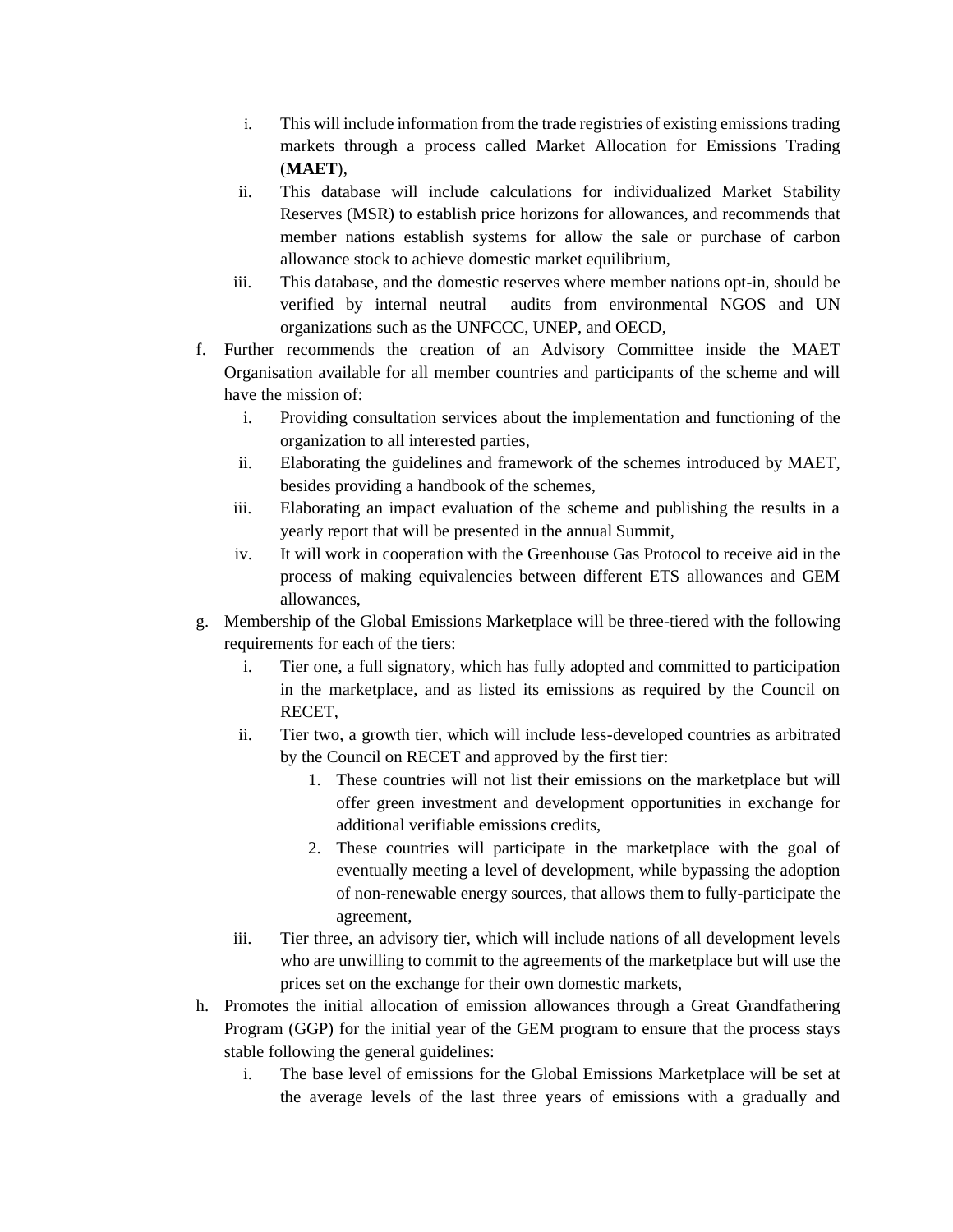compounding 1% constriction on the availability of credits until the benchmarks established in the Paris Climate Agreement are met,

- ii. Changes to the level of constriction can be updated by a ⅔ majority vote of full signatories,
- iii. The cap can be exceeded by the purchase of emissions offset credits, through green investment and development in less developed countries,
- iv. GEM will work towards motivating countries who are not part of an ETS system to move towards cap and trade systems:
	- 1. The first phase is related to linking similar emissions trade systems,
	- 2. The second phase is starting with this grandfathering model mainly for small enterprises that will work for a limited amount of time in order to incentive small enterprises to join the GEM system,
- i. Membership of the Global Emissions Marketplace will be assigned as follows:
	- i. A one year open period of enrollment will start immediately after adoption and all full members of the WTO will eligible for entry under the assumption that they are willing to adopt the full requirements of the marketplace,
	- ii. Following the first year, countries that wish to pursue an individualized development and climate abatement plan or that would like to join the marketplace at the second or third tier can apply and will be approved by a ⅔ majority of full signatories,
	- iii. The individualized development and climate abatement plan will be created using the consultation process in the Council on RECET and be subject to a similar ⅔ majority vote for the entry,
	- iv. Individualized plans and tier two membership will be reevaluated by the Council on RECET every 5 years and, failing a consultation solution will be referred to the tier one signatories for a ⅔ majority vote,
	- v. Withdrawl from the marketplace will have no penalties, and expulsion will follow consultation to return to compliance, and a ⅔ majority vote of tier-one signatories,
	- vi. Tier one and tier two members will agree to participate in a biannual update and report of compliance to promote the good work of the marketplace, this report will be prepared by the Council on RECET and publicized using voluntary funding from tier-one signatories.

### **PROMOTED POLICIES & IMPLEMENTATION GUIDELINES**

- 22. Recommends **RED (Renewable Energy Distribution)** which is a collaboration between developing and developed countries in terms of technology sharing and funding
	- a. The scheme shall aim to prevent the concentration of renewable energy production in few countries and ensure its even distribution across member states;
	- b. The scheme shall help enable member states for funding reach renewable energy targets and support the action in alleviating climate change;
	- c. The scheme shall heavily incorporate the use of transfer of technology between member states with more development in renewable energy and those with less development, as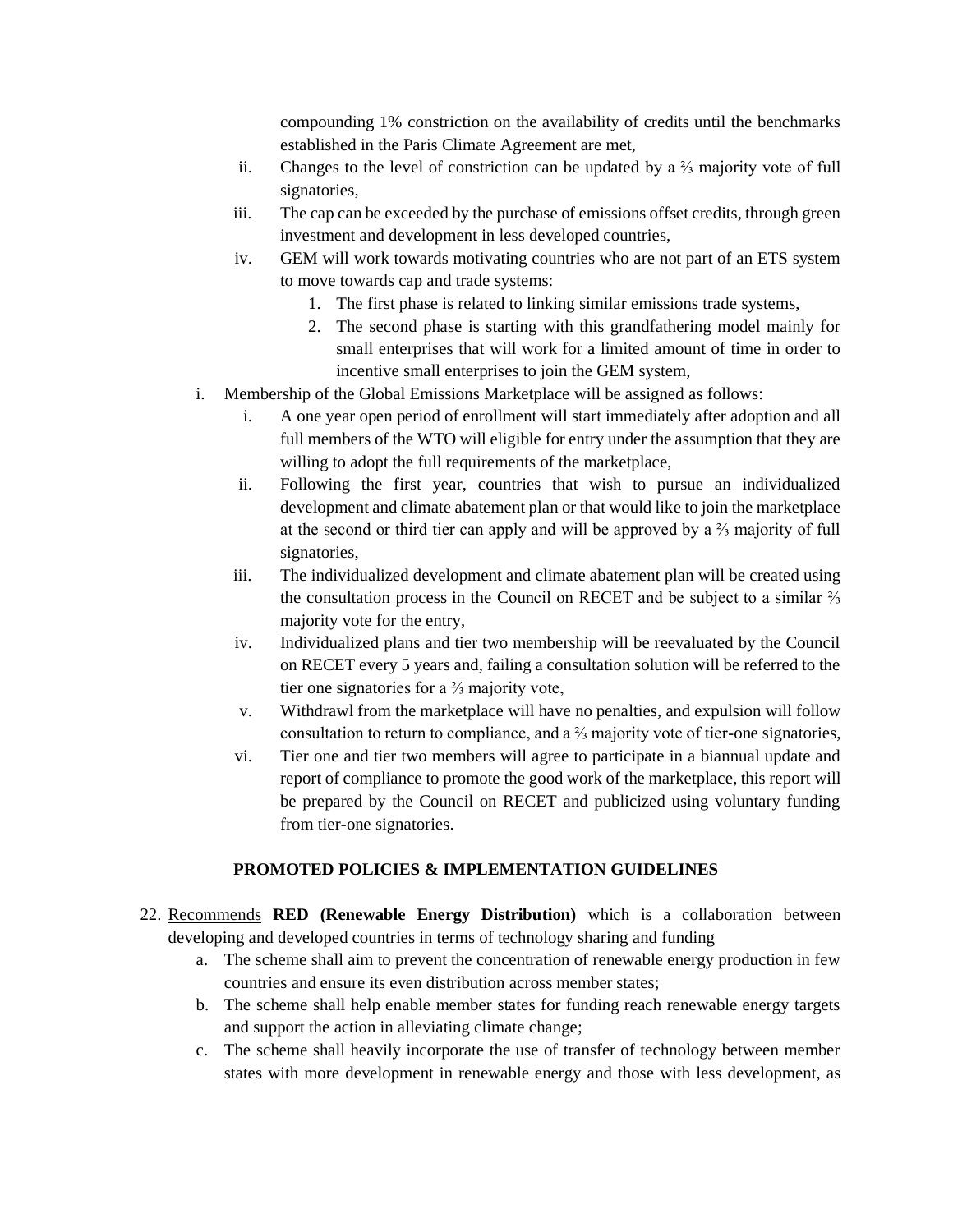well as the transfer of technology between relevant private entities and non-government organizations (NGOs);

- d. A team of scientists, consultants and other professionals with expertise on energy shall be formed to conduct preliminary research to identify unique renewable energy potentials in each member state and design infrastructure projects, with the following phase
- e. The scheme shall conduct cooperation with the national and local-level governments of each member state in initiating the construction of renewable energy infrastructure;
- f. The scheme shall develop renewable energy infrastructures under public-private partnership (PPP) arrangements, in which an auction system will be used to select prospective private developers interested in the project, with approval from the concerned member states;
- g. The scheme shall develop renewable energy infrastructures with the accommodation from the Global Environmental Facility (GEF);
- h. The scheme shall establish regional tax and subsidy incentives for developers of low-cost renewable energy technology;
- i. The scheme shall involve the transfer of technology between member states, also including relevant private entities and non-governmental organizations;
- 23. Encourages member nations to invest locally in **anaerobic digestion plants and biogas plants**, in collaboration with IRENA, which will be conducive to producing clean energy and decreasing the dependence on fossil fuels, such that:
	- a. Plants collect methane emitted from organic and sewage waste,
	- b. Plants are connected with local recycling centers so that the recyclable materials can be distinguished from the rest of the waste,
	- c. All spent fuel, meaning organic matter that has been fully digested, be sold as fertilizer in agricultural markets to lower operating costs of the system,
	- d. Countries may farm and sell microorganisms for anaerobic digestions domestically only, international trade of microorganisms for anaerobic digestion shall be deemed illegal for health risks,
	- e. Plants are integrated with local sewage waste management systems;
- 24. Recommends the implementation of the **Renewable Energy by People (REP)** as a mechanism to encourag**e** Member Nations to adopt the Renewable Energy by People (REP) plan which involves expansion of government infrastructure modernization programs and subsidies targeted at expanding and preserving the market competitiveness of renewable energy sources by establishing support for urban rooftop solar and geothermal initiatives, including:
	- a. Local subsidization of homeowners who install solar panels on their rooftops, including but not limited to:
		- i. partial to full tax rebates to consumers to match each monetary unit of electricity generated,
		- ii. expansion of loan programs which mortgage solar panels to consumers from the government, in which consumers take ownership via the sale of panel-generated electricity over the course of 5 years, 10 years, 15 years, and other long-term initiatives,
	- b. Significantly modernizing electricity grids such that they are capable of absorbing surges of decentralized, rooftop solar electricity production during peak hours, by providing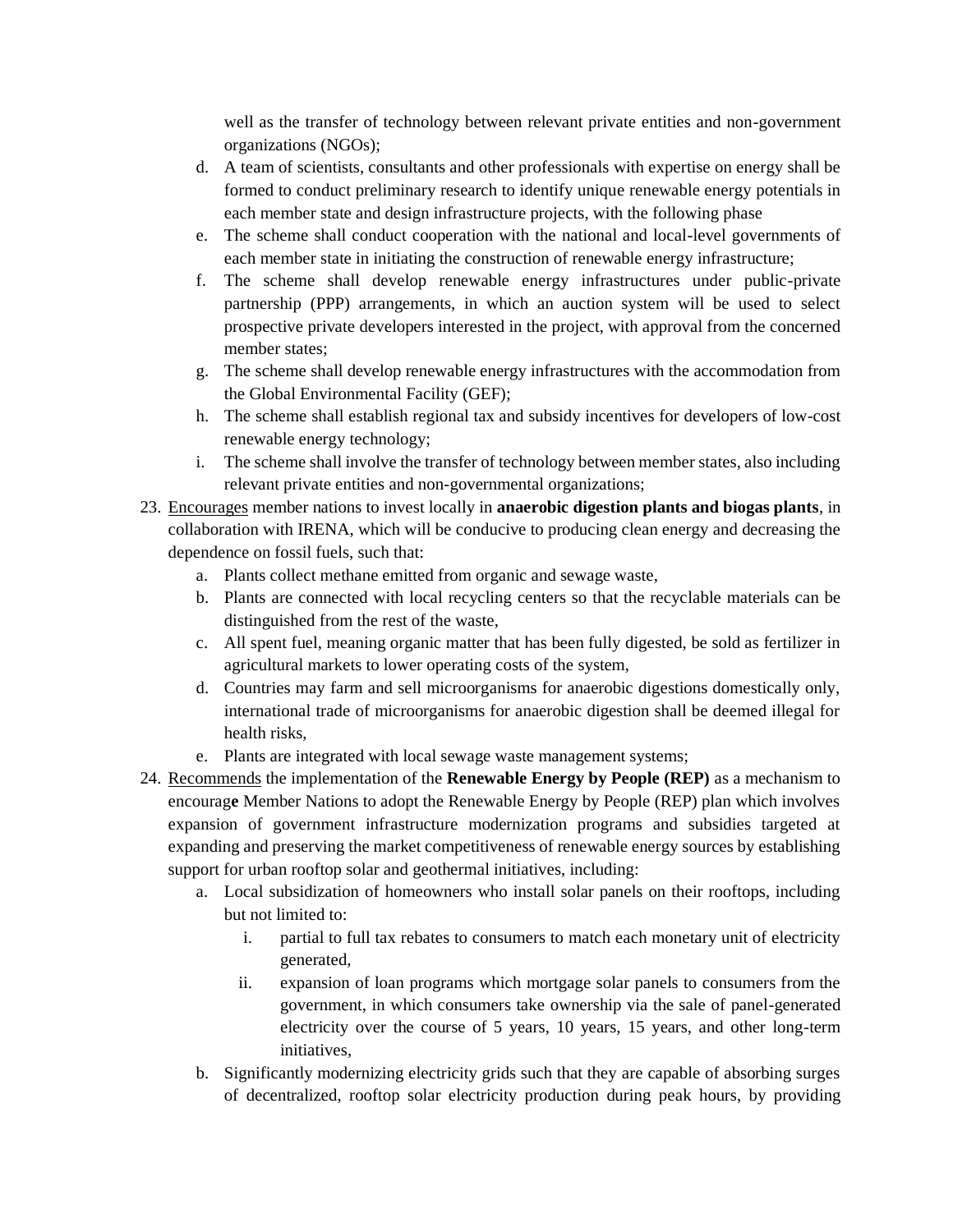infrastructure funding to specifically modernize-electrical transformers and transformer waystations, transmission wires and infrastructure, and baseload generation facilities;

- 25. Suggests the creation of the **Clean Growth Agenda (C-GA)** 2030 within the WTO to have clear and measurable objectives for the financial support to clean energies, focused on the International Renewable Energies Agency (IRENA) objectives to double green energies by 2030, and aligned with the Sustainable Development Goals (SDG's), specifically with Goal 7, as follows:
	- a. Goal 1: Aligning environmental policies to national growth, by accomplishing the following targets:
		- i. Target 1.1: Promoting a 5 percent reduction on the Emissions Over GDP per capita (EOG),
		- ii. Target 1.2: Promoting a 10 percent increase in jobs directly or indirectly related to clean energies,
	- b. Goal 2: Assuring the energy- efficiency, by promoting a 25 percent reduction on the \$/kW in each clean energy to be developed,
	- c. Goal 3: Increasing energy diversification, by:
		- i. Target 3.1: Promoting a 10 percent increase on the electricity coming from clean energies,
		- ii. Target 3.2: Promoting a 10 percent decrease on the average price for each green energy technology,
	- d. Goal 4: Implementing efficient national policies for the financial support to renewable energies, by promoting a 10 percent increase in the Aggregate Measure of Support (AMS) for clean energies,
	- e. Goal 5: Incentivizing the fair trade of clean energies, by:
		- i. Target 5.1: Promoting a 30 percent of tariff reduction on clean energies,
		- ii. Target 5.2: Directing 20 percent of WTO Funds to Aid for Trade tackling ways to remove barriers to trade on clean energies for developing countries;
- 26. Recommends countries to implement to conduct measures for Shipping Measures Reduction to ensure that modes for trades and shipping will be less harmful to the environment with the details as follows:
	- a. Countries shall invest in more sustainable ships that send out as little emissions as possible; to transition to natural gas or other renewable fuel sources (e.g. solar, wind, and water power) for the ships,
	- b. This plan is designed to create more environmentally-friendly ships for the purpose of trade. The ship companies will work with the WTO to ensure that trade remains free and goes on as normal, even though the vehicles used for trading have improved:
		- i. This plan will encourage the installment of  $CO<sub>2</sub>$  filters in current ships in order to reduce the emissions from other ships,
		- ii. The international body of climate scientists mentioned in a previous section will conduct research about the best natural power source for the ships to run on,
		- iii. The United States and other wealthy countries are willing and able to refit ships to meet these new standards;
- 27. Encourages countries to implement **Low Carbon Stamp (LCS)** program for corporates which will have the details as follows: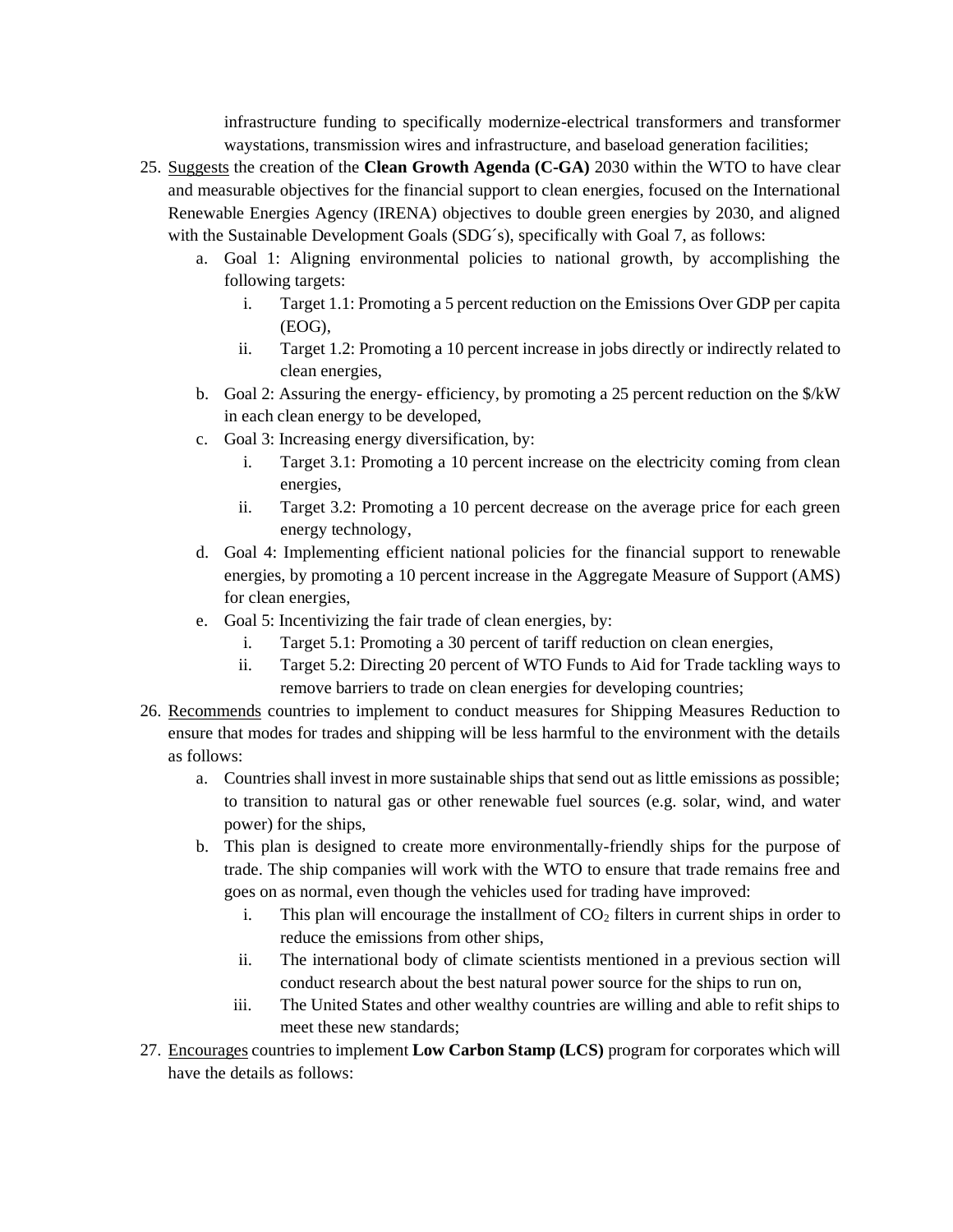- a. The program is done with the objective to incentivize the companies to reduce their GHG emissions, recognize the efforts of industries in member nations on reducing their emissions and on being more eco-friendly, and to encourage the usage of renewable energy resources, decreasing the dependency on fossil fuels,
- b. Carbon stamps will be placed on the products of industries in member nations as an award to recognize their efforts in decreasing their carbon emissions, with the following stamps in use:
	- i. Gold stamps will be provided to the products of industries which have reduced their carbon emissions by 30 percent or more in one year,
	- ii. Silver stamps will be provided to the products of industries which have reduced their carbon emissions by 20 percent or more in one year,
	- iii. Bronze stamps will be provided to the products of industries which have reduced their carbon emissions by 10 percent or more in one year,
- c. Further recommends investigating the feasibility of labeling carbon emissions on packaging, foods and other goods, similar to the more common labeling requirement for nutritional information, which can act as an effective demand-side policy to realize carbon emission reduction;
- 28. Encourages the implementation of the **Tariffs on Environment Classification (TEC)** system, which consists of a framework for the differentiation of developed and developing countries regarding mixed tariffs in order to give the financial ability to both countries it implements both, feed-in tariffs of environmental subsidies following the Doha Agreement P31. (II) as follows:
	- a. Green goods following the list deployed by the Organization of Economic Cooperation and Development (OECD), implementing a Non-tariff system member states,
	- b. Encourages member states to use surplus coming for the saving of non paying tariffs on green products to be invested on environmental subsidies following recommendations from the Carbon Disclosure Project (CDP);
- 29. Further encourages alternative forms of incentivizing the long-term transition to the use of renewable energy sources including:
	- a. Tax breaks for renewable energy producers with the goal of achieving tax rates at a minimum of 10% below that assessed against non-renewable energy producers,
	- b. Reducing import tariffs existing on renewable energy companies and the goods of their trade (including but not limited to solar panels, wind turbine components, and hydroelectric turbines),
	- c. Feed-in tariffs (FIT) that would subsidize private corporations and private homeowners to invest in renewable forms of energy (e.g. solar, wind, hybrid, etc):
		- i. Allowing homeowners and private corporations to apply to be considered for FIT,
		- ii. Upon selection of the application, member states are encouraged to implement a training metric, separate for private corporations and homes, to facilitate a transparent and smooth implementation of FIT,
		- iii. Subsidies for FIT would be at the discretion of the member state, recognizing that each state has a varied ability to determine their designated rate based on the current economic status,
		- iv. Bi-annual check ups on private corporations would be facilitated to ensure that proper training guidelines for FIT are being followed,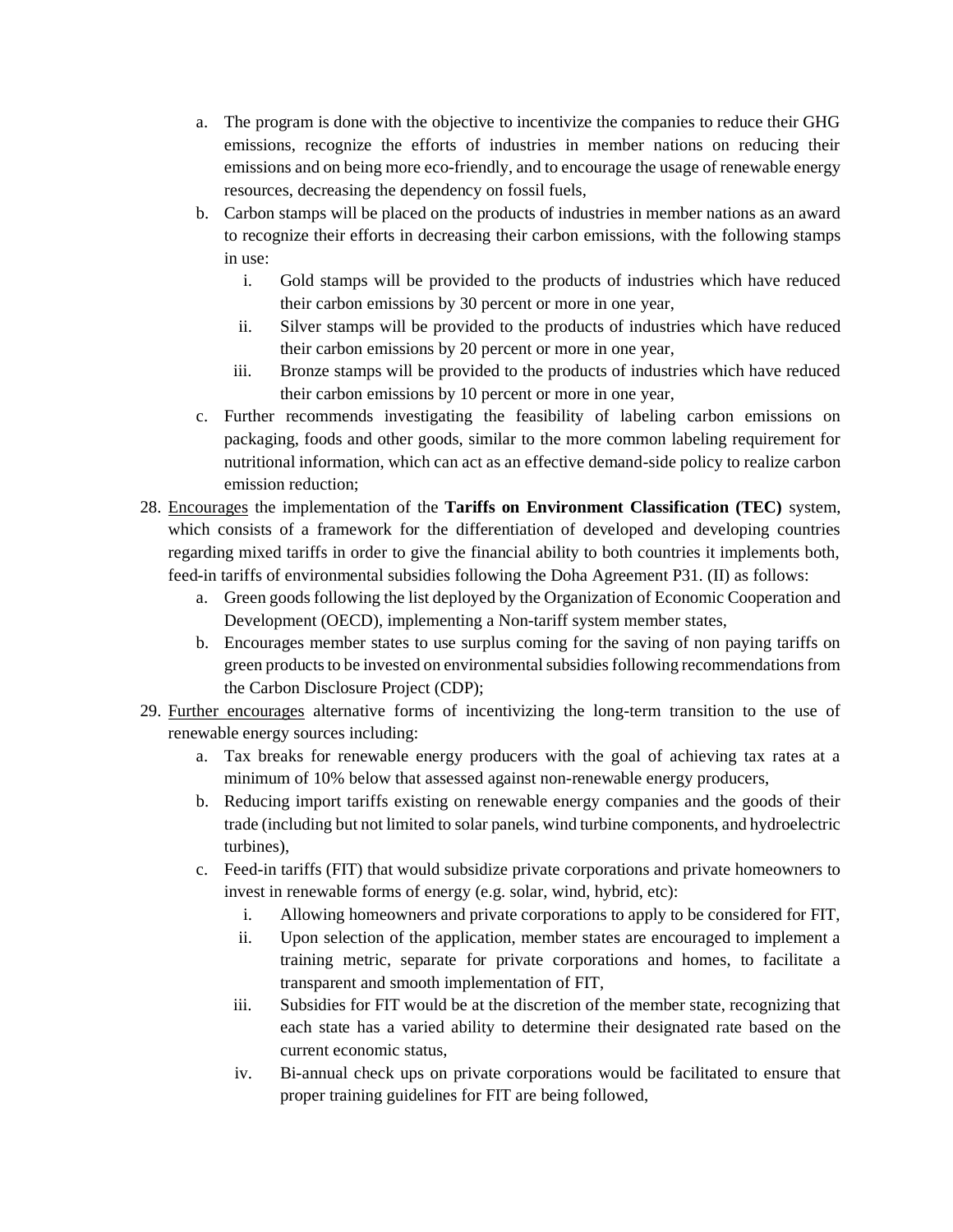- v. Notes that the best implementation of this FIT plan will follow the following model:
- vi. Priority access to the power grid for renewable energy,
- vii. A fixed price for energy producers for every kilowatt-hour produced from renewable energy for an initial implementation period to help enable return on investment for green development,
- viii. All different types of renewable energy should be considered for implementation through this tariff system,
- ix. This tariff should be adjusted based on market developments,
- x. Development of further interconnection of renewable energy to electric grids, creating high voltage direct current transmission line to established grids to service economic centers and private sectors with reliable electricity;
- 30. Calls for the reduction barriers to entry currently facing renewable energy producers in developing countries and countries that are heavily reliant on non-renewable energy resources, coupled with the need to balance this reduction of barriers with the protection of developing countries from losing stake in their energy markets:
	- a. Calls upon all WTO members to reduce barriers to entry for renewable energy producers including but not limited to the protection of domestic energy monopolies and corporate tax rates for renewable energy producers in excess of those faced by non-renewable energy producers,
	- b. Suggests renewable energy producers investing in these developing nations agree to provide the domestic government the option of maintaining a stake in their venture in that nation,
	- c. The member nations will voluntarily consult with the WTO to ensure that their energy industry remains independent and balanced without a singular renewable producers overtaking their current market share,
	- d. Calls upon signatories to remove tariffs against green energy imports and environmental goods;
- 31. Suggests that, recognizing the success of Cosan (NYSE:CZZ) in Brazil in terms of returning capital directly to domestic and international investors following the denationalization of the Brazilian biofuel sector, nationalized environmentally-friendly industries, particularly within the energy sectors:
	- a. Begin a gradual opening to the private sector and non-state investors to help develop a privately-run infrastructure of the expansion of these programs to a scale at which national operations can be sustainably transitioned away from total governmental control,
	- b. Integration of energy and logistical operations to facilitate the development of a sustainable infrastructure for upstream, midstream, and downstream operations at a national level,
	- c. Gradual opening of the firm to minority stake investors with the goal of eventually opening a publicly traded equities to return capital directly to investors;
- 32. Calls upon developed countries with sustainable public markets to incentivize investment banks and other financial institutions to collaborate with developing countries' growing green sectors in order to develop access to established and regulated capital markets through means such as:
	- a. Tax breaks for corporations following the model of Bank of America in the United States, notably their \$20bn commitment to working with and growing green corporations,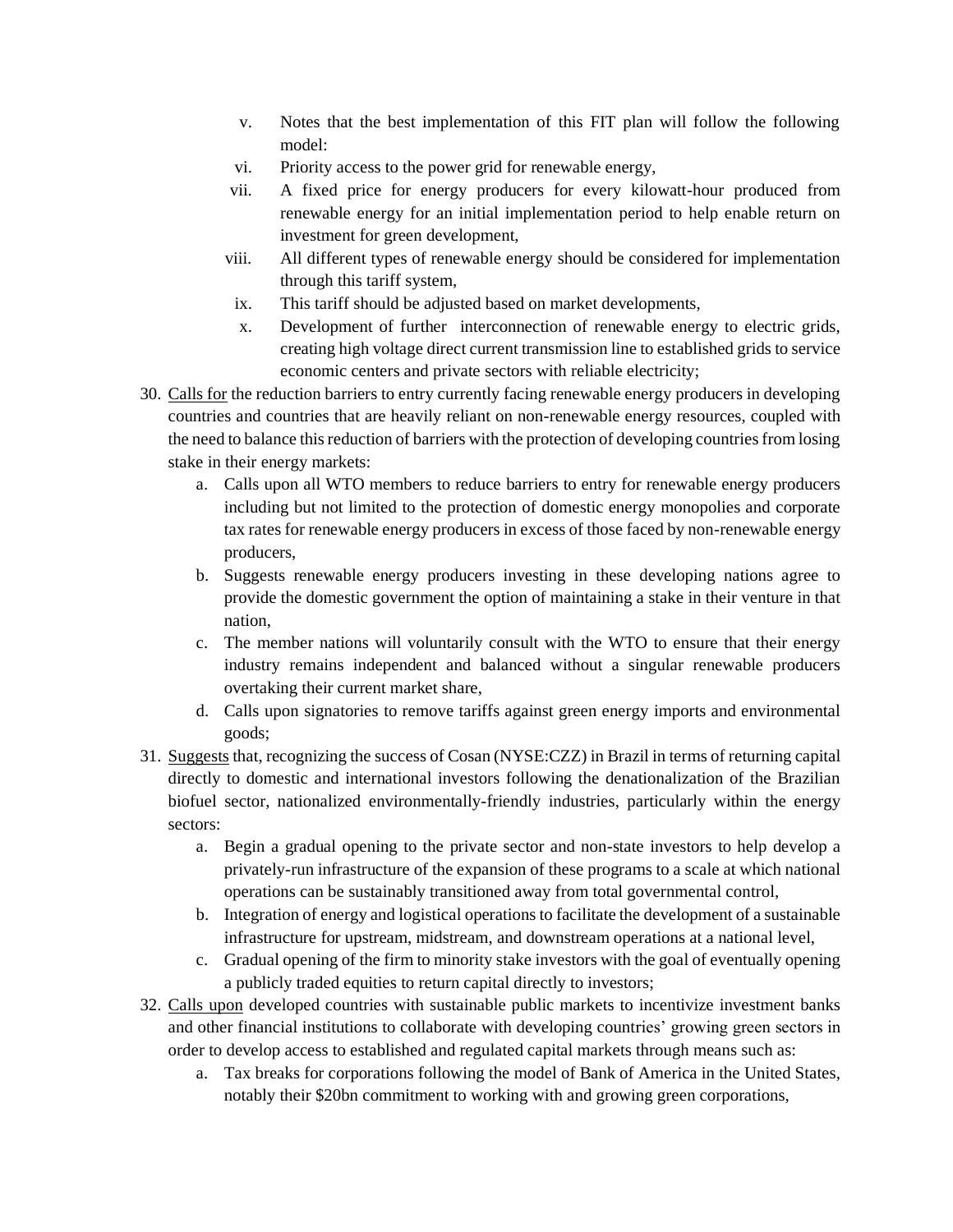- b. Further incentivization of programs such as Goldman Sachs' Urban Investment Group (UIG), but with an international focus in order to return capital to lower-income and at-risk communities to disrupt the structurally-ingrained and systematically institutionalized recycling of capital among the upper class within developed countries,
- c. Government subsidization of fee structures for investment banks on deals specifically within the AMEA region and developing economies, so that:
	- i. Collaboration of developed financial institutions and developing economies does not become a new arm of neocolonial economic imperialism,
	- ii. Fee structures are not prohibitive to companies in developing economies as a result of shifting foreign exchange rates, particularly in countries where the value of their currency is directly pegged to the US dollar,
	- iii. M&A and IPO activities within these regions can grow in order to develop stronger institutional structures for firms' long-term sustained growth;
- 33. Requests laws be passed in countries with established private equity and venture capital industries:
	- a. Inhibiting private equity shops, venture capital firms, and other large institutional investors from purchasing more than an aggregate of 49% of the stake in international green energy operations,
	- b. Suggests a maximum 33% leverage rate, which is lower than the industry standard, for direct investments by hedge funds, private equity firms, venture capital groups, and other institutional investors, protecting less developed countries from overleveraging;
- 34. Suggests that developed public exchanges such as but not limited to the NYSE, LSE, JPX, SSE, and SEHK develop pilot programs to facilitate access to new capital markets for both IPO and institutional investment purposes, similar to the program currently being piloted by PJT Partners and Nasdaq to increase transparency and ability to directly invest in secondaries funds, but with a particular focus on green energy internationally, with focuses on:
	- a. The establishment of funds modeled after ETF and index funds focused on club-style investment in pre-seeded minority stakes of international green energy organizations,
	- b. Development of non-majority stake joint venture REITs in order to directly place capital into sustainable development of infrastructure and renewable energy in developing countries, noting:
		- i. The tax incentives that REIT structures directly provide to investment in sustainable energy, such as with Hannon-Armstrong Sustainable Capital (NYSE:HASI) in the United States,
		- ii. The direct benefits of dividend-based capital returns to investors both domestically and internationally, promoting both further investment and direct returns of capital;
- 35. Recommends the development of an environmentally sustainable transportation infrastructure within the public and privates sectors on the regional and national levels
	- a. Creating long term urban growth plans that would make it easier to develop and maintain extensive public transportation systems in order to combat carbon emissions,
	- b. Adding regulation programs to the transportation industry so it can, in the following years, work based on electricity or green energy rather than oil based fuel;
	- c. Suggests increased investment and development of biofuel operations, recognizing historical successes of biofuel and particularly bioethanol as an economically feasible gradual replacement for purely oil-based energy sources in automobiles;